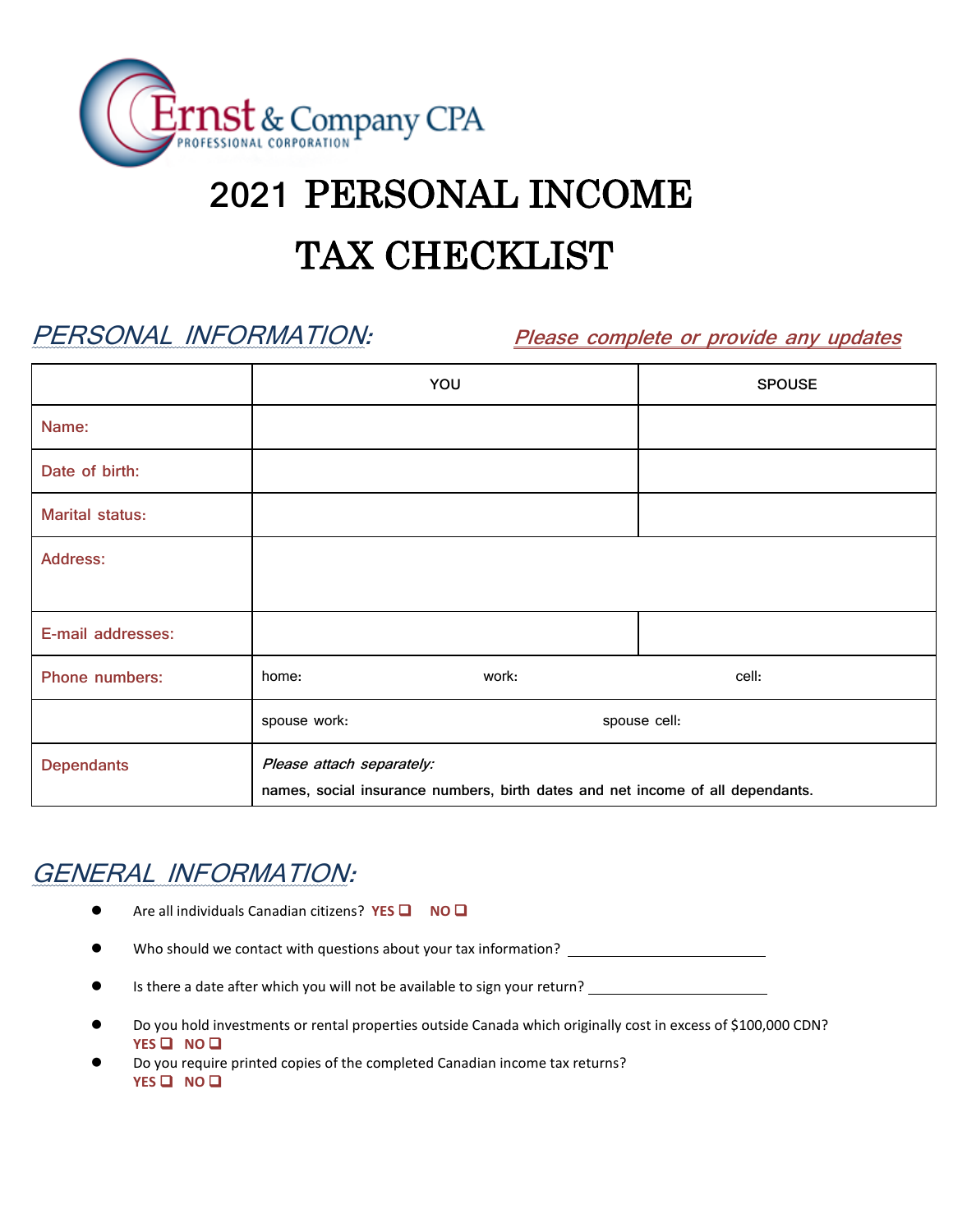### INCOME INFORMATION:

#### **EMPLOYMENT/OTHER INCOME**

- Income slips (T3, T4, T5, T4A, T4AP, T4E, T4RSP, T4RIF, T4AOAS, T4PS, T5007, T5013, RC62)
- 2021 CERB and CRB payments and repayments to be reported on T4A forms<br>2 Stock option / benefit plan statements from employer
- Stock option / benefit plan statements from employer

#### **INVESTMENT INFORMATION**

- Annual investment statements for all funds held **outside** your registered accounts (other than RRSP, RRIF, RESP, TFSA)
- Details of all investment disposals during 2021, including information to support original purchase price (cost base)
- Details of investments that were subject to 1994 capital gains election, if any

#### **RENTAL INCOME**

- $Q$  Full address, number of rental units
- Revenue and expenses, including mortgage interest, property tax, repairs, insurance, utilities, condo fees
- $\Omega$  Percentage of personal use, if applicable
- Details of any capital improvements (eg. renovations, roof replacement, appliance purchases)
- If bought or sold in 2021, provide purchase/sale agreement, statement of adjustments, reporting letter from lawyer and allocation of value between land and building

#### **SELF-EMPLOYMENT INCOME**

- $\Omega$  Revenue for the year (on an accrual basis)
- FIT or microFIT renewable energy contract revenue and expenses including details of purchase and installation costs.
- $\bigcirc$  HST returns and instalments paid, if applicable, for the year
- Confirm method of accounting for HST (regular or quick method)
- Details of capital asset additions relating to self-employed business

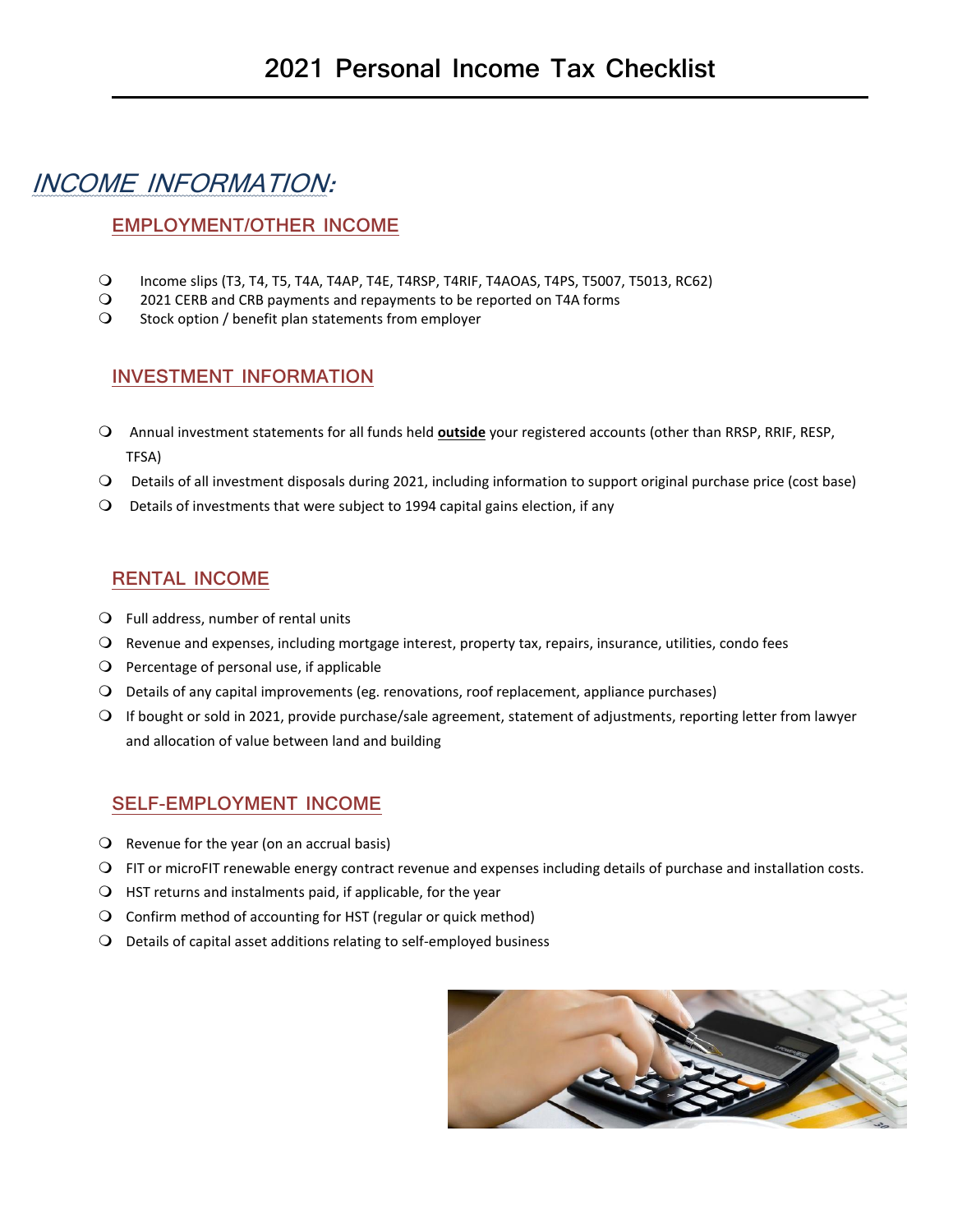### EXPENSES:

### Self-employment, Employment or Commission

- T2200 Conditions of Employment form signed by employer
- T2200S Conditions of Employment form for Working at Home During Covid-19 signed by employer
- Meals and entertainment
- Travel, promotion, conferences, dues, telecommunications, supplies, etc.
- Automotive kilometres used for business and total kilometres per year, operating expenses, lease terms, loan interest, purchase/sale price if bought/sold in 2021
- O Office-in-home percentage used for business, rent, mortgage interest, property taxes, condo fees, utilities, insurance

### DEDUCTIONS:

- O RRSP receipts
- $\Omega$  Child care, with supporting receipts and SIN of caregiver
- Union/membership dues
- $\bigcirc$  Moving expenses (contact us for detailed list)
- $\Omega$  Alimony/support payments, with copy of agreement if not previously provided
- $\bigcirc$  Legal fees to collect salary, alimony, support
- O Accounting fees, investment counsel fees
- O Investment/business interest expense
- $\Omega$  Tax shelter deductions tax slips and tax reporting package
- $\bigcirc$  Trades people's tools

#### **Deadline Dates in 2022**

| Jan 30: | Interest payment on inter-<br>spousal loans       |
|---------|---------------------------------------------------|
| Feb 28: | Filing of 2021 T4, T4A, T5<br>slips and summaries |

**Mar 1:** 2021 RRSP contributions including annual repayment of RRSP Home-Buyers withdrawal)

- **Mar 15:** First personal tax instalment for 2022
- **Mar 31:** T3 slip and T3 trust return for calendar year end trusts

T1-OVP form to report penalty on excess RRSP contributions for 2021

- **May 2:** 2021 T1 personal income tax return (if not selfemployed) and payment of any outstanding tax balance (whether selfemployed or not)
- **Jun 15:** 2021 T1 personal income tax return, if self-employed

Second personal tax instalment for 2022